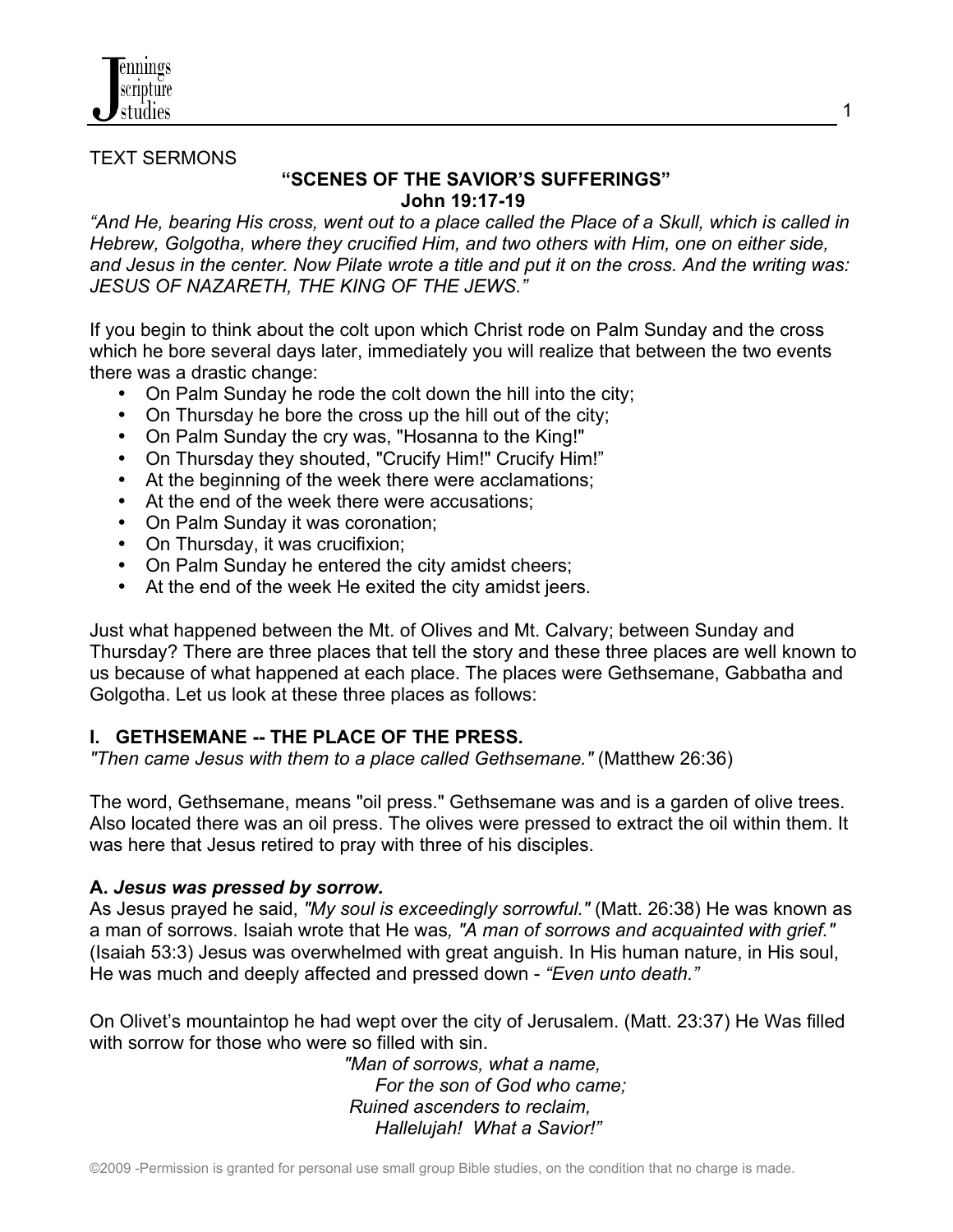

#### **B***. Jesus was pressed by sin.*

*"Who himself bore our sins in his body on the tree."* (I Peter 2:24) It was not His sin with which He was overwhelmingly burdened but the sin of the entire human race! Peter also writes of Jesus: *" Who committed no sin, Nor was deceit found in His mouth"* (I Peter 2:22)

When was the sin-burden of the world placed upon Christ? Isaiah 53:4 says, *"He has borne our griefs and carried our sorrows."* In Luke 22:44 we read, *"He sweat great drops of blood."* Why? The sin of the world was placed upon Christ in the Garden of Gethsemane. Therefore the sweating of blood.

Warren W. Wiersbe, in his commentary on the book of Luke, writes: "Luke is the only Gospel writer who mentions that He "sweat drops of blood." There is a rare physical phenomenon known as "*hematidrosis*", in which, under great emotional stress, the tiny blood vessels rupture in the sweat glands and produce a mixture of blood and sweat."

Why did He "sweat great drops of blood"? When He took the "cup," the sin-burden of the world was placed upon Him. Dr. John Gill writes, "It was the sense he had of the sins of his people, which were imputed to him, and the curse of the righteous law of God, which he endured, and especially the wrath of God, which was let into his soul."

G. Campbell Morgan wrote: "He would be made sin for us and separated from His Father. He called this solemn experience, "drinking the cup. When did He receive the "cup"? In the Garden."

Notice verse 43 – *"Then an angel appeared to Him from heaven, strengthening Him."* Why did the angel come just then to strengthen Him? Dr. George Morrison writes on the subject as follows: "Angels came and strengthened our Savior as He courageously accepted the cup from His Father's hand. When did angels come to strengthen Him? They came to Him in the Garden as He received the cup."

Martin Luther writes, "No man can know or can see what that anguish must have been. If any man began even to experience such suffering he would die. If a man could feel such anguish and distress as Christ felt, it would be impossible for him to endure it, and for his soul to remain in his body. Through Christ alone was this agony possible, and it wrung from him sweat which was as great drops of blood."

In Gethsemane, the place of the press, the sin of the world was pressed upon our Savior. I concur with the hymn writer:

 *"All the sin of the world On the Savior was hurled, As he knelt in the garden alone; Hear His soul burdened plea: 'Let this cup pass from me, Even so, not my will, Thine be done.'"*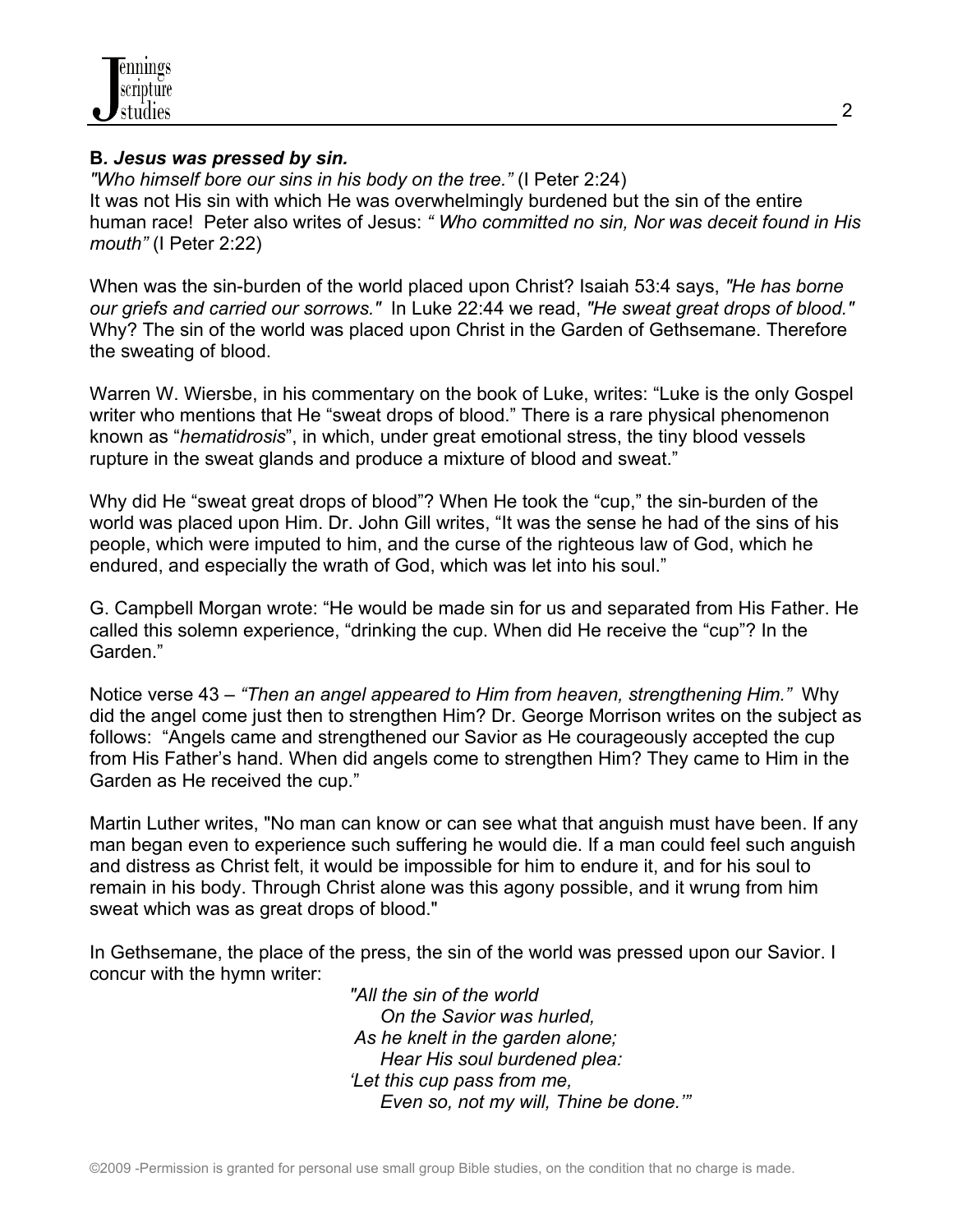## **II. GABBATHA -- THE PLACE OF THE PAVEMENT.**

*"Pilate... brought Jesus forth, and sat down in the judgment seat in a place that is called The Pavement, but in the Hebrew, Gabbatha."* (John 19:13)

The pavement was the place where public hearings were held. It served also as a court room. Into this area came the Roman soldiers with their prisoner being led as a Lamb to the slaughter while their hearts were as hard as the pavement upon which they stood.

And there, Jesus, the Savior of sinners, was subjected to the cruel indignities, indecencies and interrogation by sinners. Consider what personalities who were present in this court room scene:

## **A. There was the Judge and Jesus.**

*"Now Jesus stood before the governor. And the governor asked Him, saying, "Are You the King of the Jews?" Jesus said to him, "It is as you say." And while He was being accused by the chief priests and elders, He answered nothing. Then Pilate said to Him, "Do You not hear how many things they testify against You?" But He answered him not one word, so that the governor marveled greatly."* (Matt. 27:11-14)

Pilate was the Roman Governor of Judea; Jesus is the Judge of the universe. Therefore, for the Judge from heaven to submissively stand before the judge of earth required the ultimate in humility. Paul wrote, *"He humbled Himself and became obedient to the point of death, even the death of the cross."* (Phil. 2:8) What an example for us!

## **B. There were the accusers**.

*"All the chief priests and elders of the people plotted against Jesus to put Him to death. And when they had bound Him, they led Him away and delivered Him to Pontius Pilate the governor."* (Matt. 27:10)

Jesus' own people, motivated by a Satanic blindness and madness, rejected Him. *"He came unto his own and his own received him not."* (John 1:11)

# **D. There were the accusations:**

- He perverts the people Luke 23:14
- He speaks against Caesar John 19:12
- He claims to be the Son of God John 19:7
- He said he would destroy the temple Matt. 26:61

# **E. There was the beating and the mocking.**

*"So then Pilate took Jesus and scourged Him. And the soldiers twisted a crown of thorns and put it on His head, and they put on Him a purple robe. Then they said, "Hail, King of the Jews!" And they struck Him with their hands."* (John 19:1-3)

# **F. There was the sentencing.**

*"When the chief priests and officers saw Him, they cried out, saying, "Crucify Him, crucify Him!" Pilate said to them, "You take Him and crucify Him, for I find no fault in Him."* (John 19:6)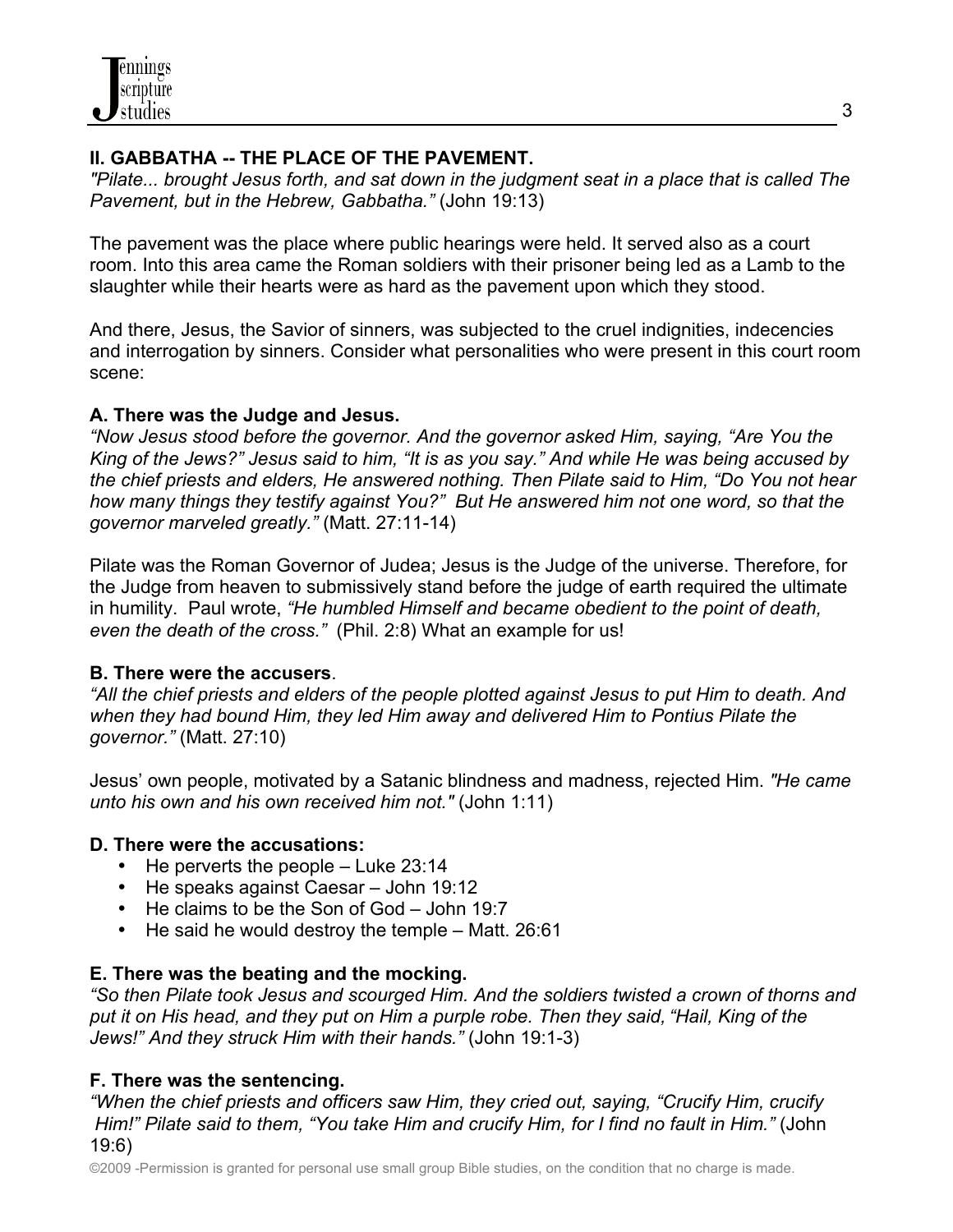We have a saying about unjust courts that wrongfully convict a person. We call it "A Kangaroo Court." The term "Kangaroo Court" was popularized during the California Gold Rush of 1849. It comes from the notion of justice proceeding "by leaps", like a kangaroo.<sup>[</sup>

A Kangaroo Court or Kangaroo Trial, refers to a sham legal proceeding or court. The colloquial phrase "Kngaroo Court" is used to describe judicial proceedings that deny due process rights in the name of expediency. The outcome of a trial by "Kangaroo Court" is essentially determined in advance, usually for the purpose of providing a conviction, either by going through the motions of manipulated procedure or by allowing no defense at all.

Although the term "Kangroo Court" would have been foreign to Pilate and the Jewish leaders, the term describes for us, what took place at a place called Gabbatha.

### **III. GOLGOTHA -- THE PLACE OF PLACES.**

*"And he bearing his cross went forth into a place called the place of a skull, which is called in the Hebrew, Golgotha."* (John 19:17)

This world has many historic places. Some of these mark supreme struggles, some supreme crises in the affairs of men and nations. They attract visitors from all lands. Many of these scenes are scenes that arouse within us deep feelings of nostalgia. We love to remember the old home place of our childhood and youth. All of us thrill to the song, "Home, Sweet Home." The place where we trusted the Lord Jesus as our Savior is ever a sacred place to us. But the place called Golgotha is the place of places; it was there that the son of God performed His greatest work for the children of men.

Call it Golgotha in Hebrew, or Calvary in Latin, it is from that "Green Hill far away, without the city wall" that flows to us the River of Life. It is there, on that rugged hill that the Lamb of God, bore our sins away for all time and eternity!

## **A.** *There was the cross bearing.*

*"And he bearing his cross went forth…."* (John 19:17)

He bore the cross before the cross bore Him. He had help while *under* the cross, but He had no help and need no help while *on* the cross. This was a transaction between Himself and God alone.

## **B. There was the bearing cross.**

*"And they crucified him…."* (Matt. 27:35)

Golgotha was the execution chamber. From this place no criminal ever returned alive. The criminal often hung for days with open wounds, raging fever, excruciating pain, with the added discomfort of the heat of the day and the cold night.

Jewish historians tell us that often the bodies were left hanging on the cross and the bones cleaned by the fowls of the air. This torturous method of death was well calculated to make the convicted sufferer suffer as much as possible before death.